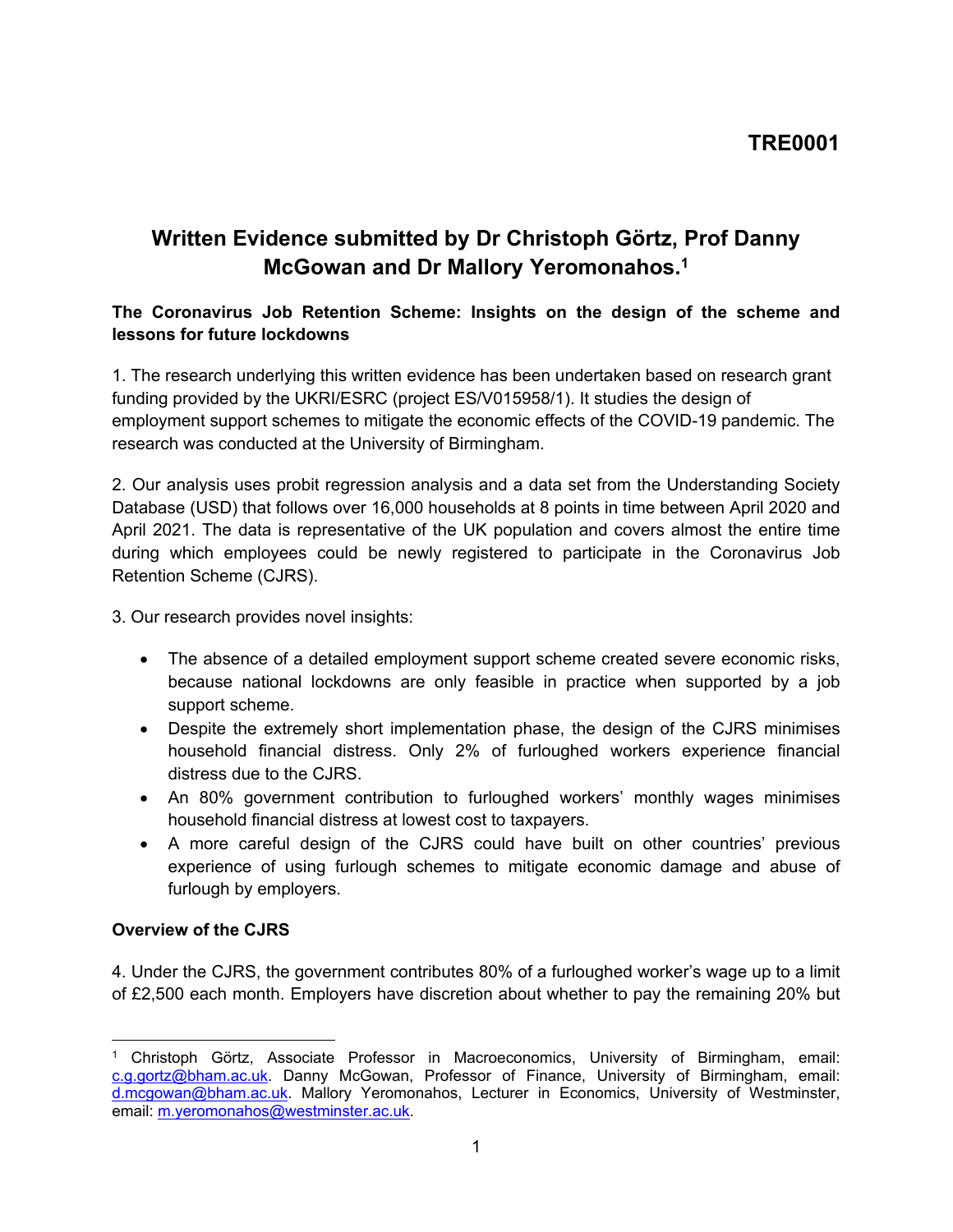the majority choose not to. The average furloughed worker experiences a 17% cut to their monthly wages. The furlough scheme officially closed on September 30, 2021.

5. Approximately 1.3 million employers furloughed 11.6 million jobs under the CJRS. On average, a worker is furloughed for 4.8 months. 30% of the UK workforce is furloughed at some point during the pandemic.

6. The government has spent £68.5 billion on the CJRS – equivalent to 8% of annual government expenditure.

### **Was the CJRS necessary? Will it be necessary in future?**

7. Implementing a national lockdown without the CJRS would not have been feasible in practice. The CJRS allowed employers to reduce labour costs during a period of acute strain when their businesses were closed.

The CJRS was a lifeline for employees and their families who would have faced unemployment and a dramatic reduction in their disposable income. By paying 80% of monthly wages, the CJRS limited the negative shock to households' income.

The CJRS was important for the economy as a whole as it prevented mass unemployment during lockdowns. It helped revive economic growth following the lifting of lockdown measures as retaining employer-employee links allowed firms to reactivate their operations without having to incur time and monetary costs of hiring new workers.

8. The government's risk assessment should incorporate national lockdowns, which should be complemented by the CJRS in response to future waves of infection. Figure 1 shows the incidence of furlough during the pandemic. The number of furloughed workers increases sharply at the beginning of each national lockdown. To prevent a sharp recession, any future lockdown requires reinstating the CJRS. Previous lockdowns were announced at short notice. The CJRS must be rolled out in tandem with a lockdown announcement. Currently, the CJRS has not been put on hold but ended. It is not apparent that the government has the required processes and apparatus in place to reinstate the CJRS at short notice without the implementation issues that arose during the scheme's initial introduction.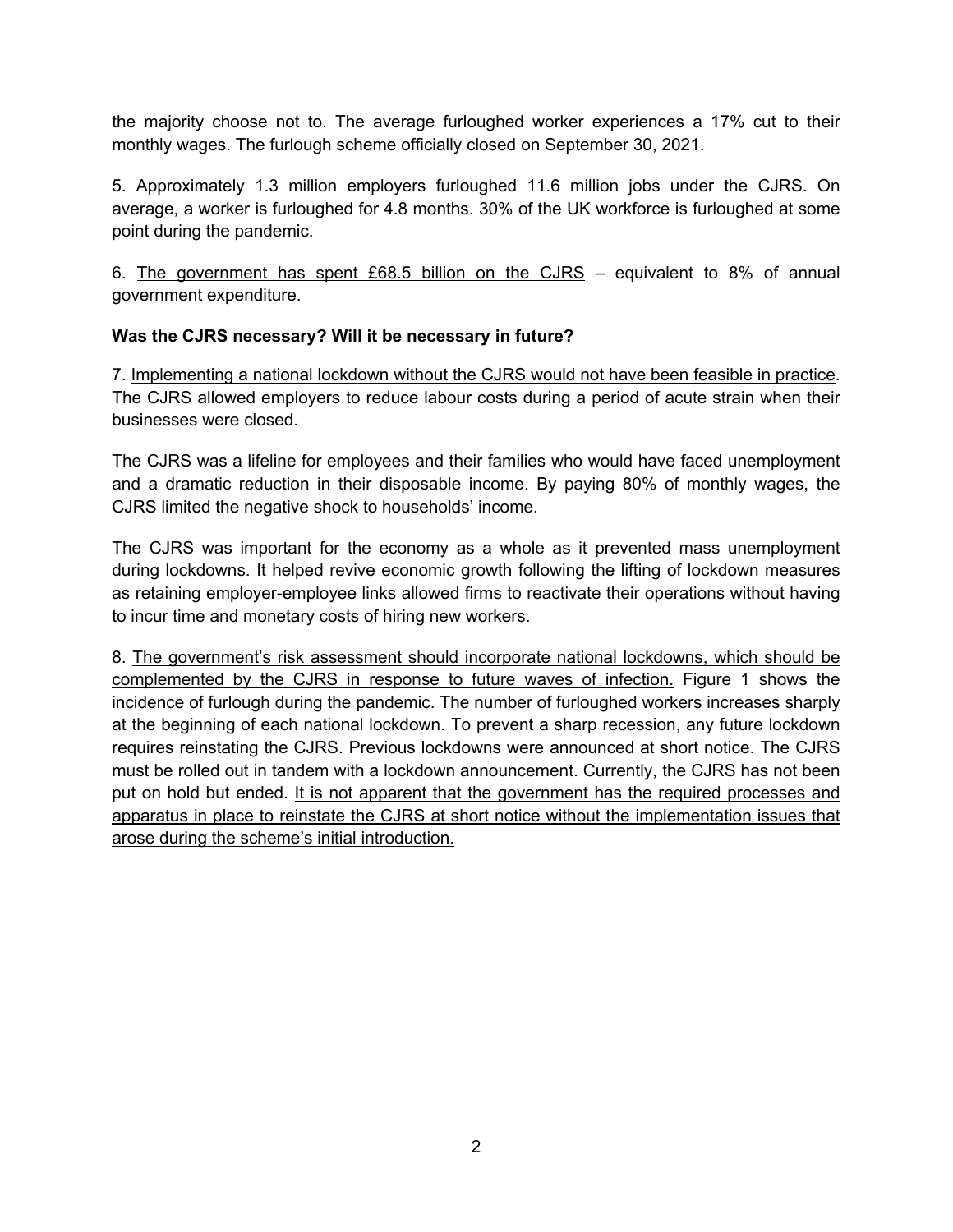Figure 1: Incidence of Furlough and Lockdowns during the COVID-19 Pandemic



31 Dec '20 1 March '20 30 June '20 1 Sept '20 1 March '21 30 June '21 Notes: The grey shaded bars show the times of national lockdowns. Data source: HMRC coronavirus (COVID-19) statistics.

## **Optimal design of the CJRS**

9. Other countries (e.g. Germany, Switzerland) had furlough schemes in place in response to previous crises and used them effectively to mitigate the effects of the 2007 Financial Crisis. In contrast, the UK government had no contingency plans for an employment support scheme before the first national lockdown in March 2020. Design of the CJRS was therefore ad hoc and was ignored as a policy measure to alleviate risk.

10. Other countries have furlough schemes with different characteristics compared to the UK's and have other social security measures. For this reason, only limited lessons can be learned from these schemes. Our research sheds light into whether the design of the CJRS is effective in preventing household financial distress and provides guidance on whether the CJRS design results is an effective use of taxpayers' funds.

11. The CJRS increased the level of financial distress, measured through late housing or bill payments, in the UK by 2 percentage points. We find that during the pandemic, a furloughed worker is 30% more likely to be late on housing payments and 9% more likely to be late on bill payments, relative to a non-furloughed worker. Despite these large relative effects, due to the low incidence of financial distress among non-furloughed workers, the CJRS increases the incidence of financial distress among the UK workforce only by 2 percentage points. The design of the CJRS appears to be successful in mitigating strong rises in the number of households experiencing financial hardship during the COVID-19 pandemic.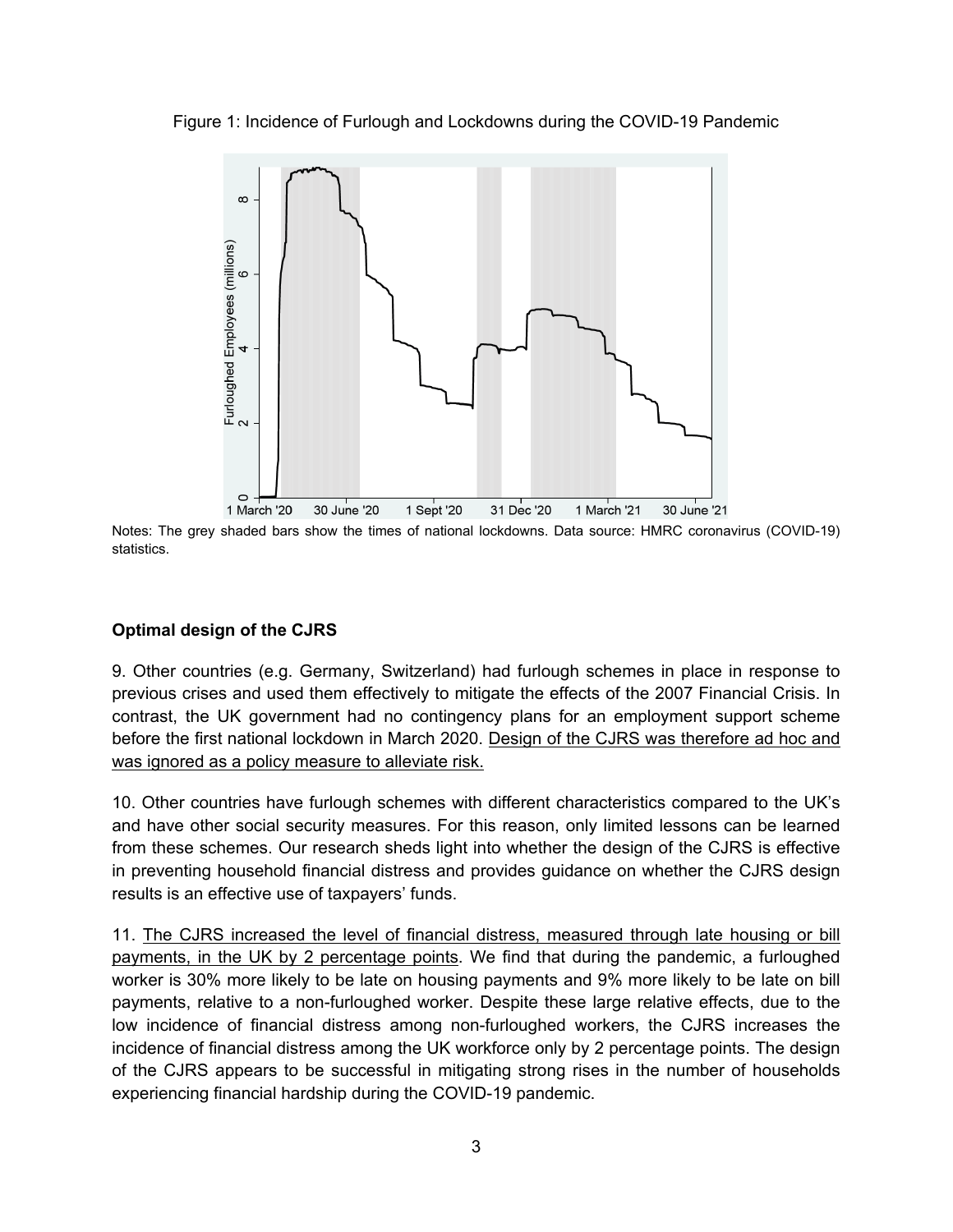12. Our evidence shows the scheme is well designed from a taxpayer's perspective. Estimates show an 80% government contribution to furloughed workers' wages minimises the incidence of financial distress at the lowest cost to taxpayers. Figure 2 illustrates the predicted probability of financial distress across the distribution of furlough-induced decline in income. For income declines between 0% and 20% (the range where employers make no wage contributions), the curve is essentially flat. In this region, the probability of financial distress is invariant to the furlough-induced decline in income. An implication of this result is that increasing the extent of government support from 80% to 90% of monthly wages would have little effect on reducing the incidence of financial distress. In contrast, the probability of late housing payments increases rapidly for furlough-induced income declines above 20%. For example, the probability of being late on housing payments is 6.5% for a 40% decline in income, but almost 25% for an 80% income decline. Most individuals who experience such large declines in income tend to be those with high pre-pandemic earnings whose income falls to £2,500 per month.



Figure 2: Share of Income Lost due to Furlough and Probability of Late Mortgage, Rent or Bill Payments

Notes: This figure shows the median predicted probability of late payment on either housing or bill payments (the solid blue line), and 95% confidence intervals (the black dashed lines).

#### **Future CJRS design improvements**

13. For households experiencing financial distress due to being furloughed, complementary social security measures are vital in future to prevent household default on their financial obligations. Going into the pandemic, many households had insufficient savings and among those experiencing furlough, their financial situation has not improved. Repeated future lockdowns will worsen the situation.